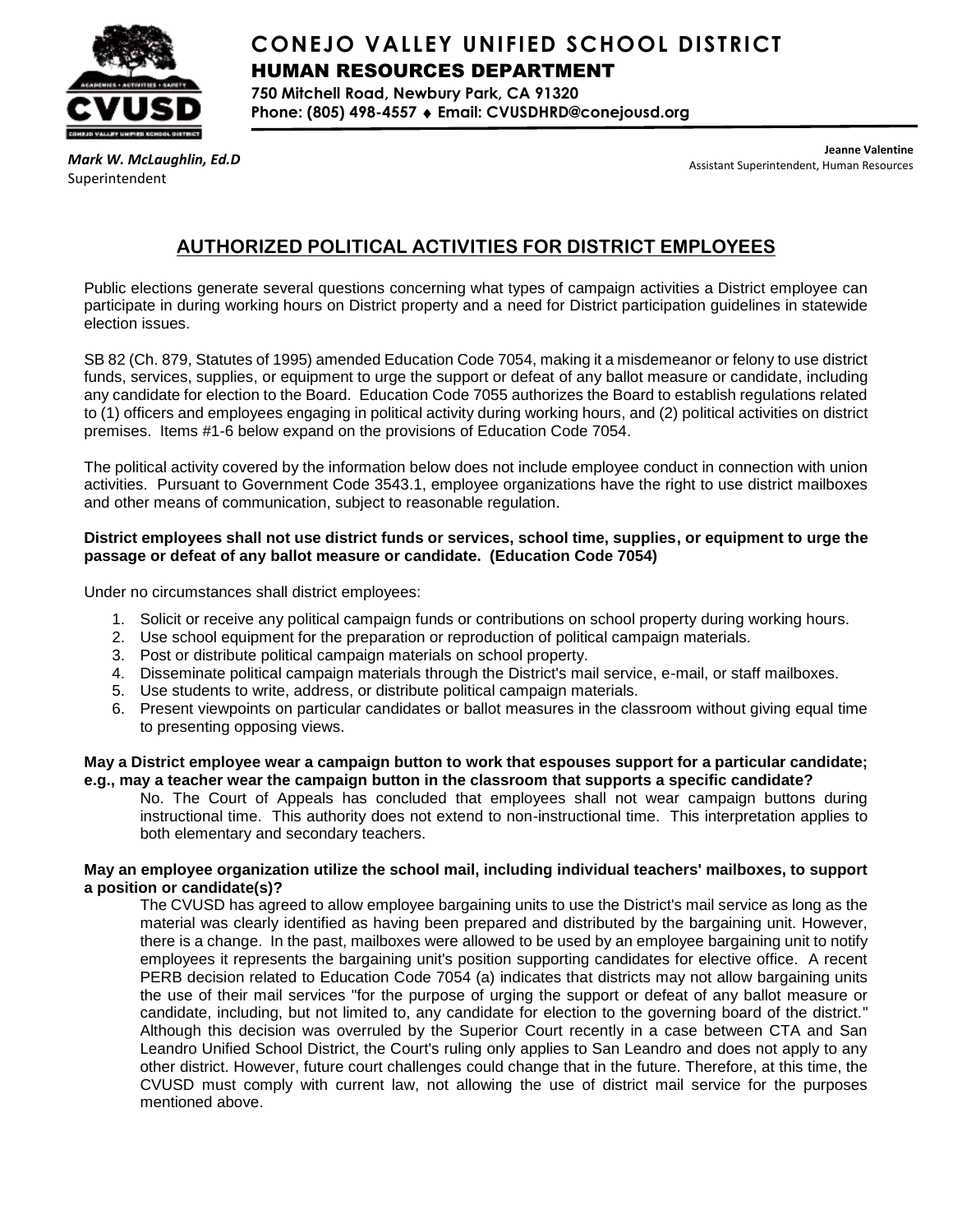#### **May a candidate solicit votes or distribute handbills on school property during the workday or at schoolrelated activities?**

No. District property and/or District activities are not accessible for campaign purposes unless the school or a related organization (e.g., PTA) is sponsoring a forum to which all candidates are invited, thus assuring equal access.

## **May the District urge voters to vote "yes" or "no"?**

No, Education Code Section 7054 prohibits the use of District funds, services, supplies, or equipment for the purpose of urging the passage or defeat of any school measure.

## **May the Board of Education endorse or oppose a statewide school ballot measure?**

Yes, provided no public funds are expended in connection with the Board's action, and the motion or resolution states the Board's position without urging a "yes" or "no" vote. As with any other matter on the Board's agenda, members of the public should be afforded the opportunity to address the Board prior to action being taken.

#### **May the Board of Education's position on a statewide school ballot measure be reported in all District publications?**

Only as part of a regular summary of actions taken at a Board of Education meeting, specially printed and distributed materials go beyond what may be done with public funds.

## **May Board of Education members make public appearances at which they urge a "yes" or "no" vote?**  Yes.

## **Are administrators permitted to appear before civil, community, and fraternal organizations and present the Board of Education's views on a statewide school ballot measure?**

Not during the workday. The authority contained in Education Code Section 7054.1(a) for an administrator to appear before a citizens' group to explain the Board's position on a ballot proposition applies only to local finance measures placed on the ballot by the District.

#### **Can the District disseminate information concerning the effect of a statewide ballot measure on the District?**

Yes, Education Code Section 35172 authorizes the dissemination of factual information.

## **What is the difference between informational literature and campaign materials?**

The Supreme Court recognizes that frequently "the line between unauthorized campaign expenditures and authorized informational activities is not...clear." Examples are discussed below.

## **What kinds of materials may not be prepared with public funds?**

Posters, bumper stickers, radio and television ads, newspaper ads, campaign buttons, potholders, pencils, and similar materials are prohibited.

## **What kinds of informational materials are permitted?**

To pass muster, the information prepared with public funds must be a "fair presentation of the facts [which] will necessarily include all consequences, good and bad, of the proposal, not only the anticipated improvement in educational opportunities but also the increased tax rate and such other less desirable consequences as may be foreseen."

## **As long as the materials are factual and do not urge a "yes" vote, may they be prepared and disseminated at public expense?**

Not necessarily, even materials that are factually correct and do not tell the voters how to vote can be improper campaign literature. Careful consideration of such factors as style, tenor, and timing is required. If that analysis leads to the conclusion that the publication was designed primarily to influence voters, it becomes improper campaign literature rather than permissible information.

## **May the District disseminate campaign materials prepared by a citizens' committee or other non-district organization?**

No.